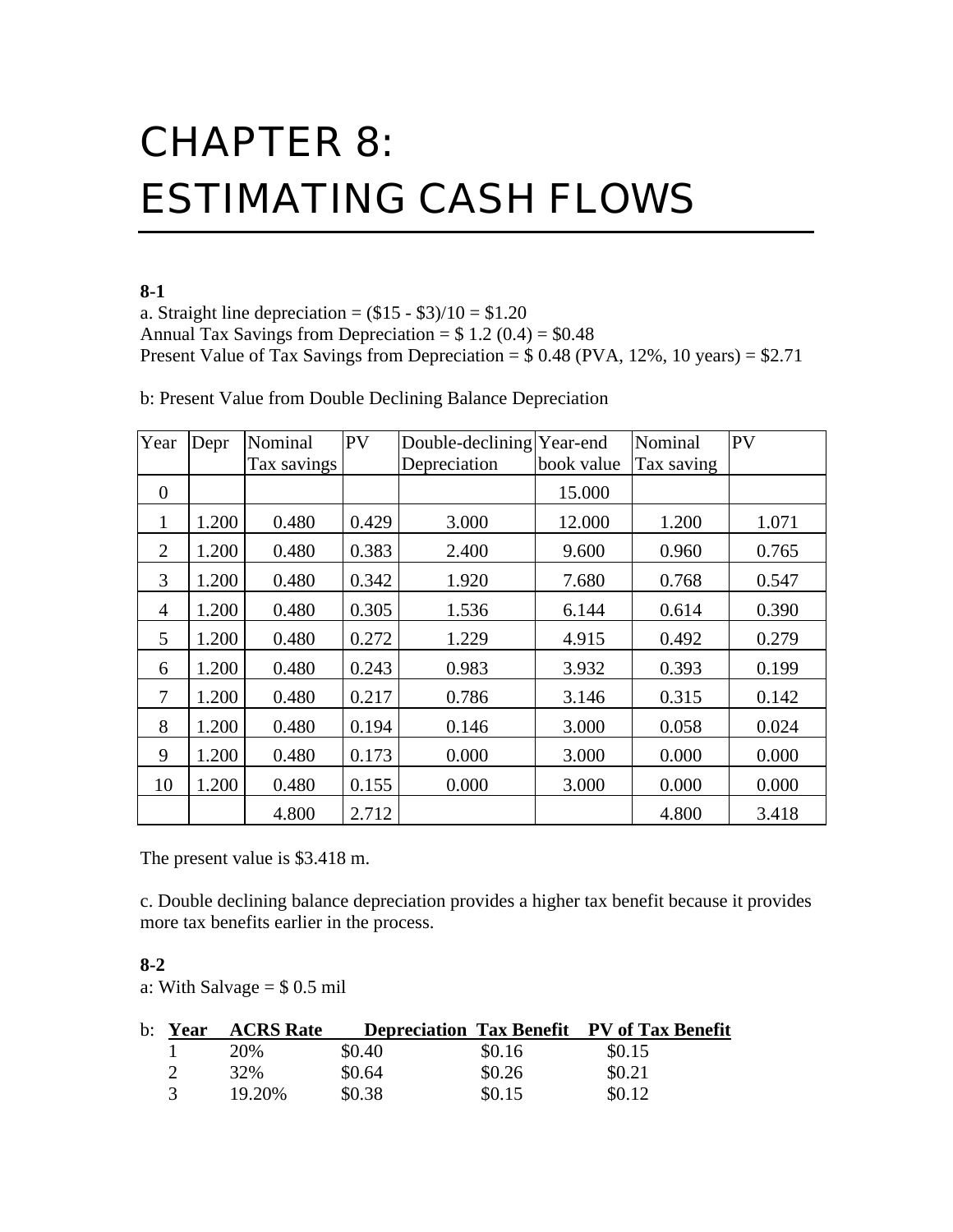| $\boldsymbol{\vartriangle}$ | 11.50% | \$0.23 | \$0.09 | \$0.06 |
|-----------------------------|--------|--------|--------|--------|
|                             | 11.50% | \$0.23 | \$0.09 | \$0.06 |
| <b>6</b>                    | 5.80%  | \$0.12 | \$0.05 | \$0.03 |

Present Value of Tax Benefits from Depreciation = \$0.62

c. Tax Benefits from Expensing Asset Immediately =  $$2.5 (0.4) = $1$  million: Additional tax benefit from immediate expensing  $= $ 1$  million - \$0.62 million  $= $$ 0.38 million

## **8-3**

In problem 1, if salvage value is ignored,

PV of Tax Savings from Straight line Depreciation =  $$1.5 (PVA, 12\%, 10 \text{ years}) = $3.39$ PV of Capital Gains Taxes on Salvage =  $$3 (0.2)/1.12^10 = $0.19$ PV of Tax Savings from Ignoring Salvage  $= $3.20$ (This is \$ 49,000 higher than the PV with salvage considered.)

In problem 2, if salvage value is ignored,

| Year           | <b>ACRS</b> Rate | <b>Depreciation</b> | Tax Benefit | <b>PV</b> of Tax Benefit |
|----------------|------------------|---------------------|-------------|--------------------------|
| 1              | 20%              | \$0.50              | \$0.20      | \$0.18                   |
| 2              | 32%              | \$0.80              | \$0.32      | \$0.26                   |
| 3              | 19.20%           | \$0.48              | \$0.19      | \$0.14                   |
| $\overline{4}$ | 11.50%           | \$0.29              | \$0.12      | \$0.08                   |
| 5              | 11.50%           | \$0.29              | \$0.12      | \$0.07                   |
| 6              | 5.80%            | \$0.15              | \$0.06      | \$0.03                   |
|                |                  |                     |             |                          |

Present Value of Tax Benefits from Depreciation = \$0.77 Capital Gains Taxes from Salvage value =  $$0.5*0.2/1.1^5 = $0.06$ Present value of Tax Savings from Ignoring Salvage  $= $0.71$ 

### **8-4**

a. The Straight-line method provides the higher nominal tax savings.

b. The straight line method also provides a higher present value of tax benefits.

| Year  | Depr. | Tax rate | Nominal Tax PV |       | Double-declining Nominal Tax PV |        |      |
|-------|-------|----------|----------------|-------|---------------------------------|--------|------|
|       |       |          | savings        |       | Depreciation                    | saving |      |
| 0.000 |       |          |                |       |                                 |        |      |
| 1.000 | 2.000 | 0.200    | 0.400          | 0.357 | 4.000                           | 0.800  | 0.71 |
| 2.000 | 2.000 | 0.250    | 0.500          | 0.399 | 2.400                           | 0.600  | 0.48 |
| 3.000 | 2.000 | 0.300    | 0.600          | 0.427 | 1.440                           | 0.432  | 0.31 |
| 4.000 | 2.000 | 0.350    | 0.700          | 0.445 | 1.08                            | 0.302  | 0.24 |
| 5.000 | 2.000 | 0.400    | 0.800          | 0.454 | 1.08                            | 0.518  | 0.25 |
|       |       |          | 3.000          | 2.082 |                                 | 2.653  | 1.99 |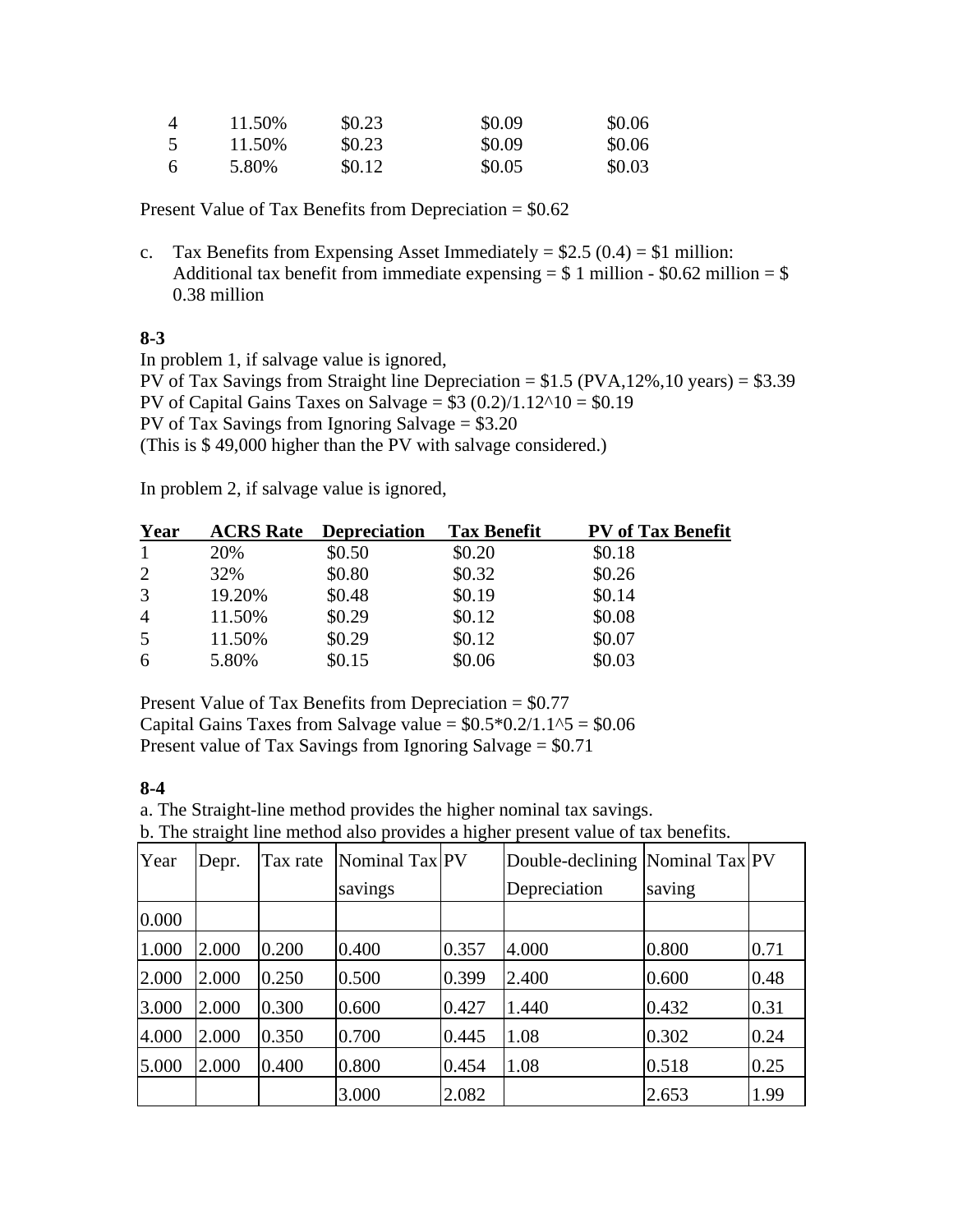I switched to straight line depreciation in the last two years.

### **8-5**

a. Expected Operating Cash Flows

| \$5.00 |
|--------|
| \$1.50 |
|        |
| \$2.00 |
| \$1.50 |
| \$0.90 |
| \$2.00 |
| \$2.90 |
|        |

b. NPV of Project =  $$10$  million +  $$2.90$  (PVA, 11%, 5 years) million =  $$0.72$  million

c. PV of Tax benefits from Depreciation =  $$2 (0.4) (PVA, 11%, 5 \text{ years})$  million =  $$2.96$ million

|  | d. NPV of Project if the firm is losing money for first 3 years |  |  |  |
|--|-----------------------------------------------------------------|--|--|--|
|  |                                                                 |  |  |  |

| Year           |        | 2      | 3             | 4                         | 5      |
|----------------|--------|--------|---------------|---------------------------|--------|
| Revenues       | \$5.00 |        | \$5.00 \$5.00 | \$5.00                    | \$5.00 |
| COGS           | \$1.50 | \$1.50 | \$1.50        | \$1.50                    | \$1.50 |
| Depreciation   | \$2.00 | \$2.00 | \$2.00        | \$2.00                    | \$2.00 |
| <b>EBIT</b>    | \$1.50 | \$1.50 | \$1.50        | \$1.50                    | \$1.50 |
|                |        |        |               |                           |        |
| -Taxes         | - \$   | \$-    | $$-$          | \$2.40                    | \$0.60 |
| EBIT $(1-t)$   | \$1.50 | \$1.50 |               | $$1.50 \t$(0.90) \t$0.90$ |        |
| + Depreciation | \$2.00 | \$2.00 | \$2.00        | \$2.00                    | \$2.00 |
| <b>ATCF</b>    | \$3.50 | \$3.50 | \$3.50        | \$1.10                    | \$2.90 |
| PV of ATCF     | \$3.15 | \$2.84 | \$2.56        | \$0.72                    | \$1.72 |

NPV of Project =  $-$  \$10 million + \$11 million = \$1 million

### **8-6**

a. Unlevered beta (Nuk-Nuk) =  $1.3/(1+(1-0.6)0.5) = 1$ Unlevered beta (Gerber) =  $1.5/(1+(1-0.5)1.00) = 1$ This project has no debt. So the appropriate beta  $= 1.00$ Appropriate discount rate =  $11.5 + 1.0 (5.5) = 17.0\%$ 

| b | Revenues    | 30,000 |
|---|-------------|--------|
|   | Expenses    | 12,000 |
|   | Garage cost | 2,000  |
|   | <b>BTCF</b> | 16,000 |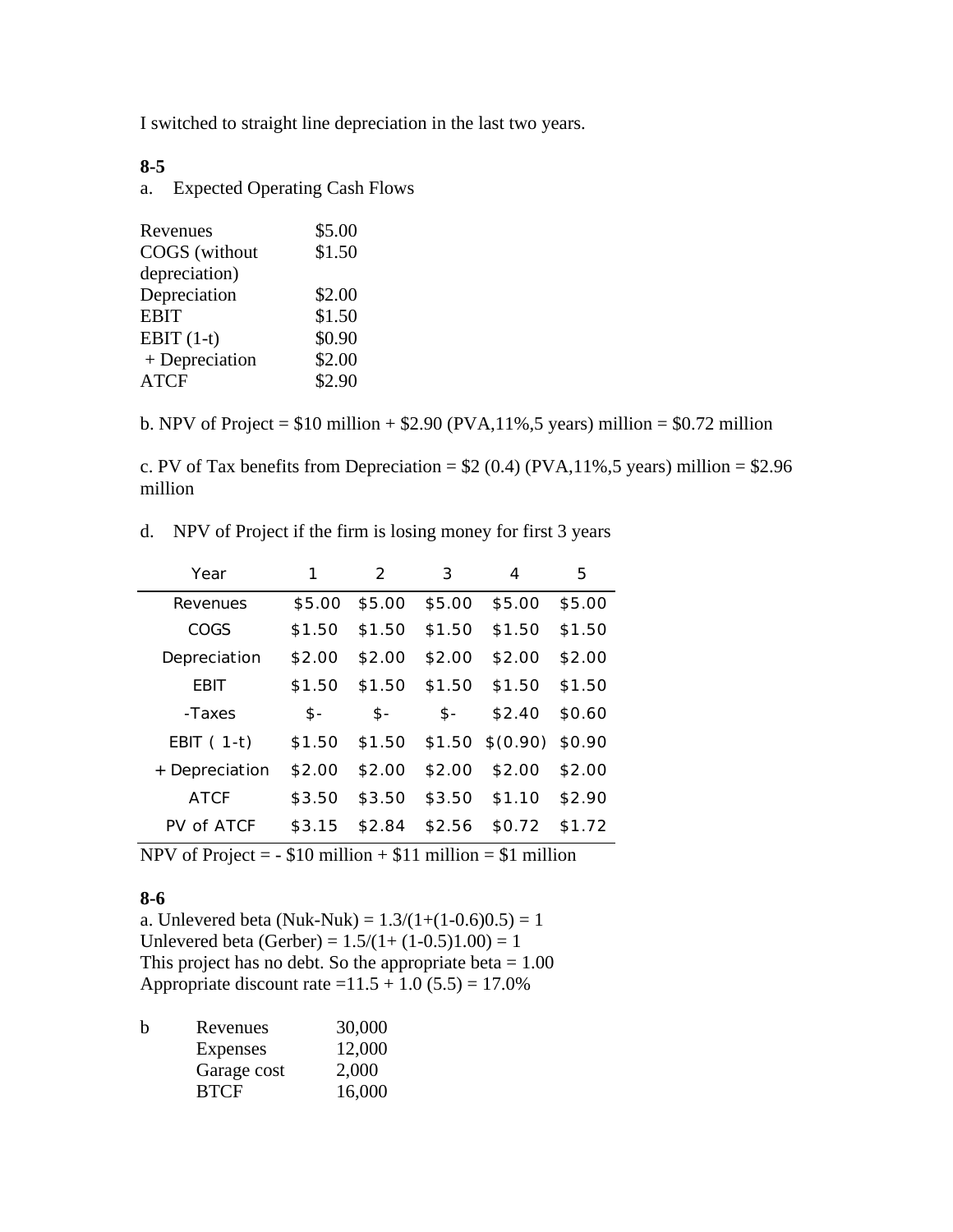Taxes  $4,400 = (16,000-5,000)^*0.4$ ATCF 11,600

Alternatively, you could consider the garaging cost separately as an opportunity cost, in which case  $ATCF = 13,600$ 

If you considered working capital increase in year 1, the ATCF in year 1 alone  $= 4,600$ (Note that since working capital stays at 7,500, there are no working capital changes after the initial year.)

c. NPV = 57,500 + 11,600 (PVA,17%,10 years) + 6,000(PF,17%,10 years) =  $$(2,212)$ 

## **8-7**

Cost of the new facility  $=100,000$ 

- Capital gains from sale of facility  $(10,000) = (100,000-60,000) *0.25$ 

- Cost of new facility (40,000)

- Depreciation lost on old facility  $(14,746.961 = (6,000*0.4*(PVA,10%,10)))$ 

+ Depreciation gained on new facility(9,831.3074 =  $(4,000*0.4*(PVA,10%,10)))$ )

 $=$  Opportunity cost  $= 45,084.346$ 

## **8-8**

a: Initial Investment  $= 50,000$ 

| <b>Annual Cash flow</b> |         |
|-------------------------|---------|
| Revenues                | 250,000 |
| Rent                    | 48,000  |
| <b>Salary Expenses</b>  | 120,000 |
| Depreciation            | 5,000   |
| Taxable Income          | 77,000  |
| Tax                     | 30,800  |
| Net Income              | 46,200  |
| $+$ Depreciation        | 5,000   |
| ATCF                    | 51,200  |

b. NPV of Project =  $-50,000 + 51,200$  (PVA, 15%, 10 years) = \$206,961 IRR of Project  $= 102.31\%$ 

## **8-9**

PV of rental revenues =  $100,000*$  0.6  $*(PVA, 15%, 10) = $301,126$ (The depreciation is not an incremental factor because you will get it anyway)

### **8-10**

Initial Investment =  $-500,000 - 50,000 + 50,000 = -500,000$ ATCF per year =  $1,000,000 - 500,000 - 200,000 - 0.5$  (300,000 - 110,000) = \$205,000 (I have assumed that the entire \$550,000 is depreciable) NPV of this project =  $-500,000 + 205,000*(AF,10%, 5 \text{ years}) = $277,111$ NPV of investment banking job =  $75,000^*$ .5 $*(Af,10\%, 5 \text{ years}) = $142,155$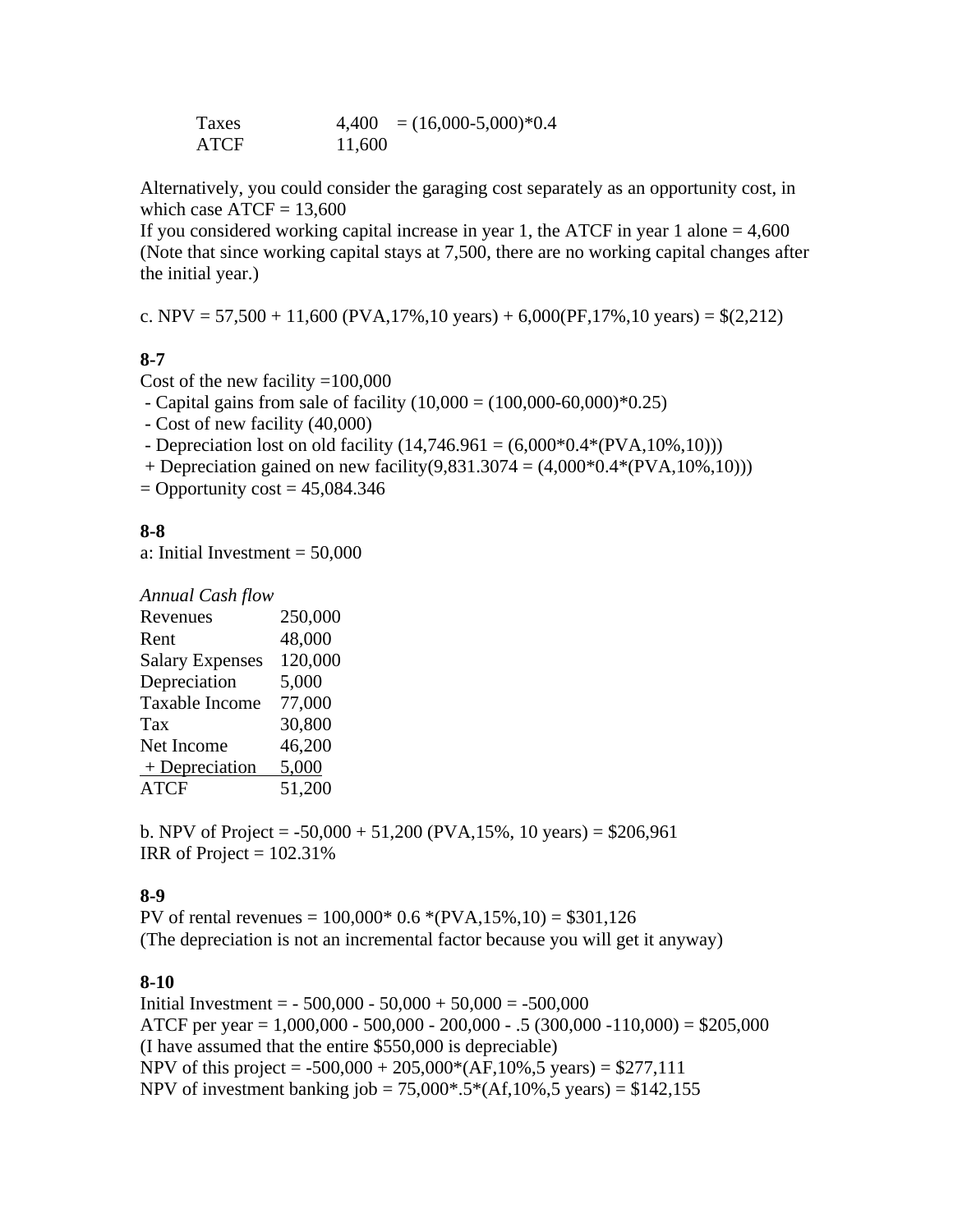Take the investment! Alternatively, you can show the investment banking job as an opportunity cost in the analysis.

Remember that the interest you could have made on the CD should not be considered as an explicit opportunity cost. It is already taken into account through discounting.

|                             |           | 2          | 3           | 4           | 5          |
|-----------------------------|-----------|------------|-------------|-------------|------------|
| Revenues                    | 600000.00 | 679800.00  | 770213.40   | 872651.78   | 988714.47  |
| Software specialists        | 250000.00 | 257500.00  | 265225.00   | 273181.75   | 281377.20  |
| Rent                        | 50000.00  | 51500.00   | 53045.00    | 54636.35    | 56275.44   |
| Depreciation                | 20000.00  | 20000.00   | 20000.00    | 20000.00    | 20000.00   |
| Marketing and selling costs | 100000.00 | 103000.00  | 106090.00   | 109272.70   | 112550.88  |
| Cost of materials           | 120000.00 | 135960.00  | 154042.68   | 174530.36   | 197742.89  |
| Pre tax Income              | 60000.00  | 111840.00  | 171810.72   | 241030.63   | 320768.05  |
| After tax income            | 36000.00  | 67104.00   | 103086.43   | 144618.38   | 192460.83  |
| $+$ Depreciation            | 20000.00  | 20000.00   | 20000.00    | 20000.00    | 20000.00   |
| Change in WC                | -7980.00  | $-9041.34$ | $-10243.84$ | $-11606.27$ | 98,871.45  |
| <b>ATCF</b>                 | 48020.00  | 78062.66   | 112842.59   | 153012.11   | 311,332.28 |
| <b>Working Capital</b>      | 60000.00  | 67980.00   | 77021.34    | 87265.18    | 98871.45   |

#### **8.11**

The annual cashflows are

Working capital is fully salvaged in the last year.

There is an initial investment of 100,000 plus an initial outlay of \$60,000 for working capital. Taking these into account, the NPV =  $$299,325$ 

The project has a positive NPV and should be accepted.

| $8-12$         |                        |                   |              |                        |
|----------------|------------------------|-------------------|--------------|------------------------|
| Year           | <b>Potential sales</b> | <b>Lost sales</b> | Lost profits | <b>PV</b> lost profits |
| 1              | 27,500                 | $\theta$          | \$0          | \$0                    |
| 2              | 30,250                 | 250               | \$9,000      | \$7,438                |
| 3              | 33,275                 | 3,275             | \$117,900    | \$88,580               |
| $\overline{4}$ | 36,603                 | 6,603             | \$237,690    | \$162,345              |
| 5              | 40,263                 | 10,263            | \$369,459    | \$229,405              |
| 6              | 44,289                 | 14,289            | \$514,405    | \$290,368              |
|                | 48,718                 | 18,718            | \$673,845    | \$345,789              |
| 8              | 50,000                 | 20,000            | \$720,000    | \$335,885              |
| 9              | 50,000                 | 20,000            | \$720,000    | \$305,350              |
| 10             | 50,000                 | 20,000            | \$720,000    | \$277,591              |

## **OPPORTUNITY COST \$2,042,753**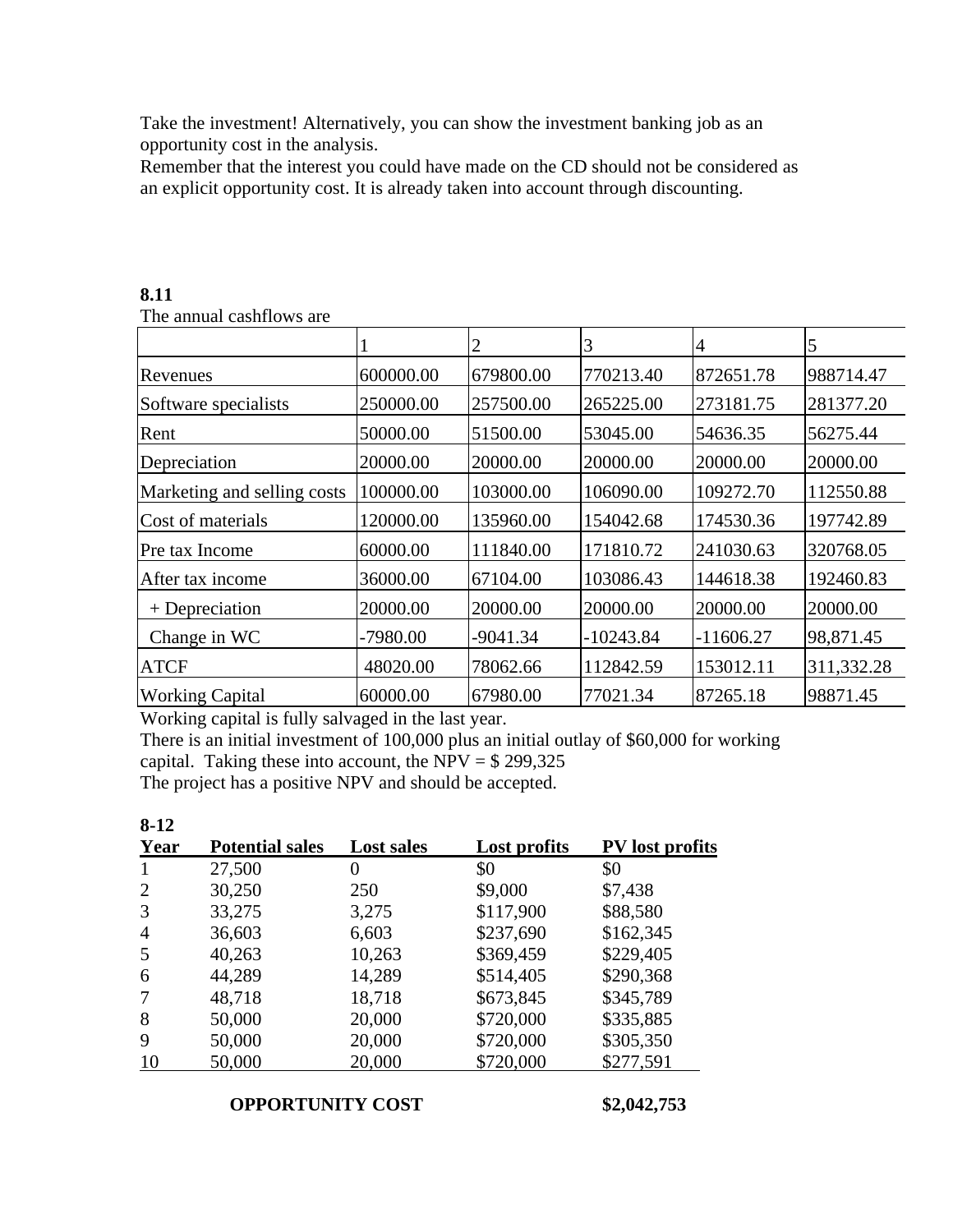## **8-13**

a. There is no cost the first three years. The after-tax salary paid in last two years is an opportunity.  $\text{cost} = 80,000*0.6/1.1^4 + 80000*0.6/1.1^5 = $62,589$ 

b. The opportunity cost is the difference in PV of investing in year 4 instead of year 8  $= 250,000/1.1\text{ A} - 250,000/1.1\text{ A} = $54,126$ 

c. The present value of after-tax rental payments over five years is the opportunity cost  $= 3000*0.6$ (PVA,10%,5 years)  $= $6,823$ 

d. After-tax cash flow =  $(400,000-160,000)$  -  $(240,000-100,000)*0.4 = $184,000$ 

e. NPV =  $-500,000 -62,589 - 54,126 - 6,823 + 184,000(1-(.1.1)^{2} - 5)/.1 = $73,967$ 

### **8-14**

a. Initial investment = 10 million (Distribution system) + 1 million (WC) = 11 million

|    | <b>ATCF</b>                 | 3,400,000                                 |
|----|-----------------------------|-------------------------------------------|
|    | <b>Taxes</b>                | $1,600,000 (= (5,000,000-1,000,000)*0.4)$ |
|    | <b>BTCF</b>                 | 5,000,000                                 |
|    | <b>Advertising Costs</b>    | 1,000,000                                 |
|    | Variable costs (40%)        | 4,000,000                                 |
| b. | <b>Incremental Revenues</b> | 10,000,000                                |

c. NPV =  $-11,000,000 + 3,400,000$  (PVA, 10 years, 8%) + 1,000,000 (PF, 10 years, 8%)  $= $12,277,470$ 

| $8 - 15$                   |      |                    |       |                                     |               |
|----------------------------|------|--------------------|-------|-------------------------------------|---------------|
| $\underline{\mathbf{a}}$ . | Year | <b>Old Product</b> |       | <b>New Product Excess/Shortfall</b> |               |
|                            |      | 50.00              | 30.00 | 20.00                               |               |
|                            | 2    | 52.50              | 33.00 | 14.50                               |               |
|                            | 3    | 55.13              | 36.30 | 8.58                                |               |
|                            | 4    | 57.88              | 39.93 | 2.19                                |               |
| In year 5                  | 5    | 60.78              | 43.92 | $-4.70$                             | <b>OUT OF</b> |
| <b>CAPACITY</b>            |      |                    |       |                                     |               |
|                            | 6    | 63.81              | 48.32 | $-12.13$                            |               |
|                            |      | 67.00              | 53.15 | $-20.15$                            |               |
|                            | 8    | 70.36              | 58.46 | $-28.82$                            |               |
|                            | 9    | 73.87              | 64.31 | $-38.18$                            |               |
|                            | 10   | 77.57              | 70.74 | $-48.30$                            |               |

b. Contribution margin for 1% of capacity for OLD =  $(100-50)/50 = $1.00$ for NEW =  $(80-44)/30 = $1.20$ 

You will lose less cutting back on old product.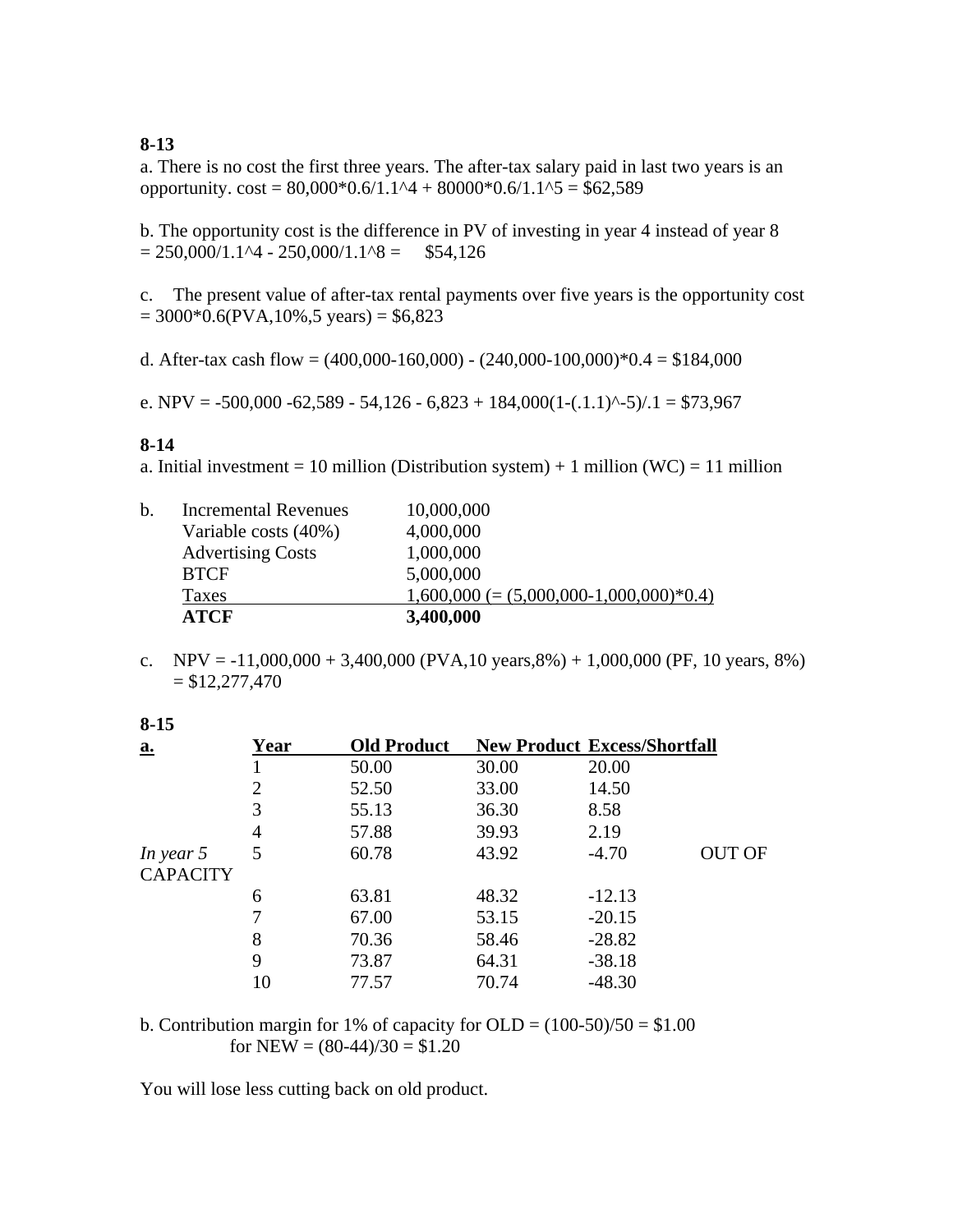| Year | <b>Lost Capacity</b> | \$BT loss(m) | \$AT loss(m) | PV (loss) |
|------|----------------------|--------------|--------------|-----------|
| 5    | $-4.7$               | \$(4.70)     | \$(2.82)     | \$(1.75)  |
| 6    | $-12.13$             | \$(12.13)    | \$(7.28)     | \$(4.11)  |
| 7    | $-20.15$             | \$(20.15)    | \$(12.09)    | \$(6.20)  |
| 8    | $-28.82$             | \$(28.82)    | \$(17.29)    | \$(8.07)  |
| 9    | $-38.18$             | \$(38.18)    | \$(22.91)    | \$(9.72)  |
| -10  | $-48.3$              | \$(48.30)    | \$(28.98)    | \$(11.17) |

Total opportunity  $\text{cost} = $(41.02)$ 

c. PV of Building facility in year  $5 = $31.05$ 

PV of depreciation benefits on this building

 $= 2$  million \* 0.4 \*(PVA, 10%, 25) \* (PF, 10%, 5) = \$4.51

Year in which you would have run out of capacity without new product  $=$  YEAR 14 (14.206699)

(Remember that growth rate on old product is 5%)

PV of building facility in year  $14 = $13.17$ 

PV of depreciation benefits on this building  $= 2$  million  $* 0.4 * (PVA, 10%, 25) * (PF, 10%)$ 10%, 14)

 $= $1.91$ 

Net opportunity cost  $= (PV \text{ of Building in year } 5 - PV \text{ of Depreciation on this building})$ 

- (PV of Building in year 14

- PV of Depreciation on this building)

 $= (31.05 - 4.51) - (13.17 - 1.91) = $15.28$ 

### **8-16**

a. Working capital without computer :  $0.5*5,000,0000 = $2,500,000$ Working Capital with computer: 0.25 \* 8,000,000 = \$2,000,000 Decrease in Working Capital with computer  $= $500,000$ Cash flow in year  $0 = -10,000,000 + 500000 = $9,500,000$ (The initial investment is \$10 million.)

b. After-tax Cash flow Each Year

|                         | wo/Computer | w/Computer | <b>Incremental CF</b> |
|-------------------------|-------------|------------|-----------------------|
| Revenues                | 5,000,000   | 8,000,000  | 3,000,000             |
| <b>COGS</b>             | 2,500,000   | 4,000,000  | 1,500,000             |
| <b>Selling Expenses</b> | 1,500,000   | 500,000    | $-1,000,000$          |
| <b>Gross Profit</b>     | 1,000,000   | 3,500,000  | 2,500,000             |
| Depreciation            | 0           | 1,000,000  | 1,000,000             |
| Taxable Income          | 1,000,000   | 2,500,000  | 1,500,000             |
| Tax                     | 400,000     | 1,000,000  | 600,000               |
| Net Income              | 600,000     | 1,500,000  | 900,000               |
| $+$ Depreciation        |             | 1,000,000  | 1,000,000             |
| <b>ATCF</b>             | 600,000     | 2,500,000  | 1,900,000             |